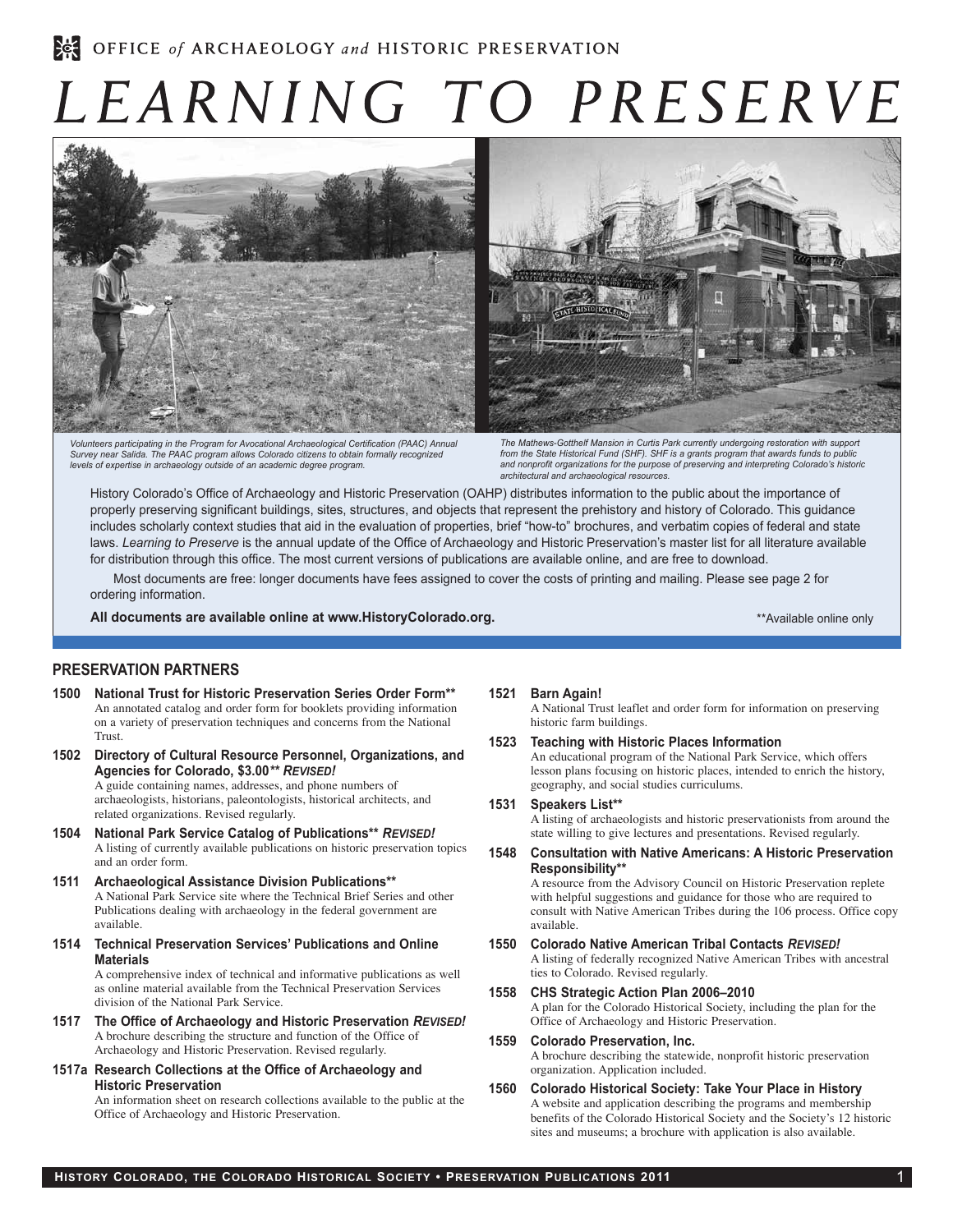**1561a An Invitation to join the Colorado Archaeological Society** Online application that outlines the CAS code of

ethics, membership benefits and activities; a brochure with application is also available.

- **1561b An Invitation to Join the Denver Chapter of the Colorado Archaeological Society** Online application that outlines the chapter's code of ethics, membership benefits, and activities; a brochure with application is also available.
- **1568 Colorado Local Governments with Preservation Ordinances or Zoning** *Revised!*

A contact list of Colorado municipalities and counties with preservation ordinances or zoning. Those with certified local governments are indicated. Revised regularly.

**1573 Manual for State Historic Preservation Review Boards**

A National Park Service manual for State Historic Preservation Review Board members that provides guidance on the execution of federally mandated duties.

**1583 Using Old Farm Buildings**

A bulletin illustrating 16 actual projects selected to show various construction methods and uses adaptable to most old farm buildings.

**1592 Colorado Model Content Standards for History**

Adopted in 1995 for grades K through 12.

- **1598 A Guide to Cultural Resource and Historic Preservation Information** *Revised!* U.S. General Services Administration listing of preservation related information sources online. Revised 1/11.
- **1637 History Colorado Annual Report 2009–2010** Annual report detailing the activities of History Colorado, including reports on the activities of the State Historical Fund, the Office of Archaeology and Historic Preservation, and the Colorado Historical Society.
- **1638 Tribal Consultation—Best Practices in Historic Preservation\*\***

This study identifies the attributes of a successful historic preservation consultation between tribes and federal agencies. Office copy available.

# **Identifying and Designating Historic Properties**

**924 Guidelines for Local Surveys: A Basis for Preservation Planning**

National Register publication with guidance for local surveys and preservation planning.

**1501 Information on Nominating Properties to the National Register of Historic Places and the Colorado State Register of Historic Properties**

Summaries of the National and State Register programs including the nomination process and criteria for eligibility.

- **1516 National Register of Historic Places** National Park Service general brochure describing the National Register program. Spanish version available.
- **1516a Information for Property Owners in a Prospective Historic District, \$3.00**

An information sheet on the National Register of Historic Places, the rights of property owners, the benefits of listing, and the nomination process.

- **1519 Historic American Engineering Record** National Park Service brochure describing the Historic American Engineering Record (HAER) program.
- **1522 Researching the History of Your House or Other Favorite Building**

Articles and a checklist providing tips for finding information about historic houses.

## **Preservation Information and Materials**

Materials in this catalog are available from the Office of Archaeology and Historic Preservation at History Colorado, the Colorado Historical Society, Civic Center Plaza, 1560 Broadway, Suite 400, Denver, CO 80202. To order, call 303/866-3395 or email oahp@ chs.state.co.us.

# **Pricing Information**

Most documents are free, although shipping and handling charges apply. Documents produced by OAHP have fees assigned to cover printing cost. Contact the Office of Archaeology and Historic Preservation for shipping and handling charges. OAHP welcomes walk–in customers, though handling charges may apply if requesting over five documents or if printing is required. Printing of any publication by OAHP, including those designated as online only, is .20 per page. The most recent version of a document is available online, and we make every effort to ensure online availability.

Please do not hesitate to call if you require assistance.

#### **1527 Colorado Cultural Resource Survey Manual: Guidelines for Identification: History and Archaeology, \$6.50** *Revised!*

A guide on conducting surveys of archaeological and historic properties.

#### **1537 Manual for editing HABS/HAER Documentation, \$2.00**

This National Park Service guide discusses the Historic American Building Survey/Historic American Engineering Record documentation requirements, including archival preparation of documents, assigning numbers, preparing the report, and photographs.

**1551 Historic American Building Survey (HABS)**

A brochure explaining the program that comprehensively documents historic buildings.

#### **1553 Profile of the Cultural Resources of Colorado, \$3.00**

A publication providing information on the types of resources identified in our state, statistics, and distribution. Published 7/08.

#### **1562 National Historic Landmarks: Illustrating the Heritage of the United States**

A National Park Service brochure explaining the program, including answers to commonly asked questions.

**1562a Historical and Architectural Survey** 

Two-page brochure introducing the historical and architectural survey process.

#### **1567 Origin and Functions of Colorado Local Landmarks, Colorado State Register of Historic Properties, National Register of Historic Places and National Historic Landmarks Programs** Summaries of the four programs comparing the legislation,

purpose, administration, areas of recognition, and results of each.

#### **1574 My Property is Important to America's Heritage: What Does that Mean? Answers to Questions for Owners of Historic Properties** This pamphlet answers the question "Why preserve historic places?" and introduces the National Register of Historic Places and National Historic Landmarks programs.

## **1625 A Guide to Colorado's Historic Architecture and Engineering, \$11.00**

A guide to architectural styles, forms, and types for use by architectural surveyors.

**1644 Preserving America's Heritage: National Historic Preservation Act, 40th Anniversary\*\***

A joint effort by the National Park Service, the Advisory Council on Historic Preservation, the History Channel, and the *Washington Times*, outlining the background of this law and the effect it has had on our national heritage. Office copy available.

# **Preservation Planning**

- **1416 Colorado Certified Local Government Handbook** A handbook that outlines how Colorado implements the Certified Local Government partnership. Application included.
- **1506 Questions and Answers about CLG Grants from SHPOs: An Introductory Guide** A summary of the Certified Local Government (CLG) grants program administered by State Historic Preservation Offices (SHPO), including commonly asked questions and answers.

## **1507 Colorado Preservation 2020 Summary**

A summary of the statewide plan for historic preservation.

**1508 The Power of Heritage and Place: A 2020 Action Plan to Advance Preservation in Colorado Statewide Historic Preservation Plan**

Colorado's five-year plan for historic preservation and archaeology. Available early 2011.

## **1512 Building a Defensible Record**

Advice to local historic preservation commissions on how to make decisions, frame motions, and keep written records, which are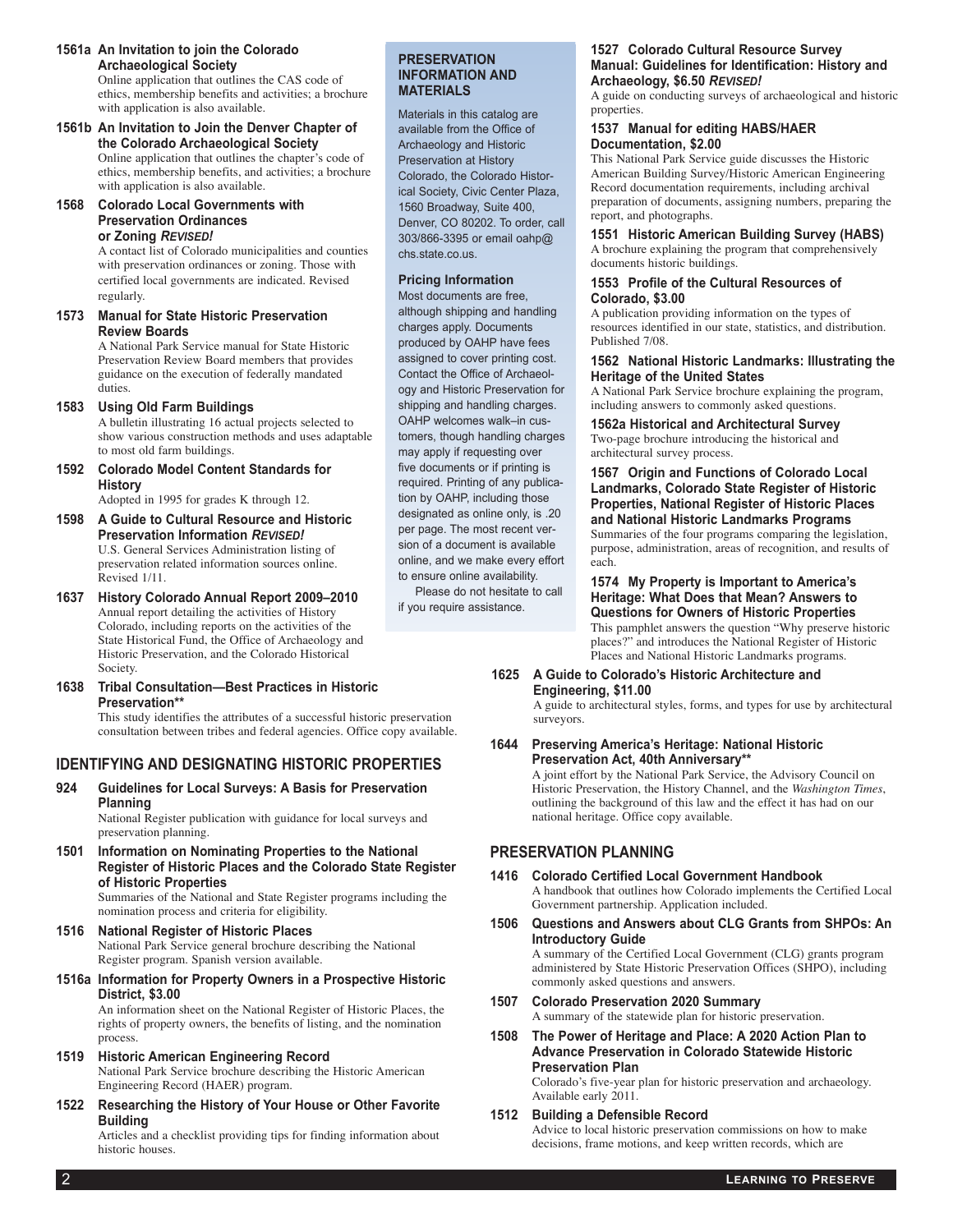defensible in a court of law. Published by the National Center for Preservation Law.

- **1526 Procedural Due Process in Plain English: A Guide for Preservation Commissions Order Form\*\*** Order form for an explanation of procedural due process primarily aimed at the layperson administering preservation ordinances, certified local governments, preservation commissions, etc. Office copy available.
- **1564 If Walls Could Talk: Telling the Story of a Historic Building to Create a Market Edge**

Examples of what private owners and developers are doing to interpret rehabilitated historic buildings, and how they are making money in the process.

**1581 Preserving Your Community's Heritage through the Certified Local Government Program**

A booklet illustrating how Certified Local Government grants can be used to fund innovative historic preservation projects.

**1611 Historic Surplus Property Program: New Uses for Federal Properties** National Park Service brochure explaining how state and local governments can obtain historic buildings once used by the federal

government at no cost, and adapt them for new uses.

**Archaeology and Paleontology**

**1505 Participate in Archeology**

A National Park Service brochure which describes ways that people interested in archeology can learn more about the field, including books, magazines, videos, and fieldwork opportunities.

**1536 Caring for Artifacts after Excavation: Some Advice for Archaeologists**

A *Historical Archaeology* article providing basic advice on the handling, packing, and temporary storage of artifacts. Includes recent references.

**1546 Conservation of Archaeological Materials** Notes on the care of fragile artifacts, with recommended supplies,

vendors, and bibliography.

**1547 Recording and Caring for Rock Art** Information compiled by the Colorado Historical Society from several sources.

**1549a Program for Avocational Archaeological Certification (PAAC) Information**

A detailed description of PAAC, a cooperative program of the Office of the State Archaeologist of Colorado and the Colorado Archaeological Society.

#### **1549b PAAC Volunteer List** *Revised!*

A list of certified PAAC volunteers, definitions, and guidelines for each level of certification. Revised regularly.

**1554 Public Archaeology** *Revised!*

A list of sites open to the public including addresses, phone numbers, and operating hours. Revised 1/11.

**1555 Dinosaur Remains** *Revised!*

A list of sites open to the public including addresses, phone numbers, and operating hours. Revised 1/11.

## **1556 Historic Mines Open to the Public** *Revised!*

A list of historic Colorado Mines, open to the public. The list includes addresses, phone numbers, and website information. Revised 1/11.

**1580 Archaeologists Use Maps**

Activity worksheets created by Crow Canyon Archaeological Center for students (4th grade and up) that reinforce map skills to learn more about ancestral Pueblo people.

**1582 Frequently Asked Questions About a Career in Archaeology in the U.S.**

> Seven commonly asked questions and answers about a career in archaeology.

# **1584 The Fourth "R"—Archaeology**

A Society for American Archaeology leaflet summarizing online public education resources available to children, teachers, and others.

### **1585 Archaeology & You**

A booklet providing basic information about the science of archaeology, along with advice on how you can learn more and take part in it.

### **1589 Careers in Historical Archaeology**

Society for Historical Archaeology brochure discussing educational and career opportunities.

- **1590 Our Fragile Legacy** National Park Service brochure discussing federal initiatives to preserve archeological sites in the southwest.
- **1599 25 Simple Things You Can Do to Promote the Public Benefits of Archaeology**

Brochure detailing 25 suggestions on what you can do to be an advocate for archaeology.

**1612 America's Hidden Battlefields: Protecting the Archeological Story**

A booklet promoting the protection of America's battlefields.

**1617 Strategies for Protecting Archeological Sites on Private Lands**

> National Park Service information card listing key strategies and suggestions for protecting archeological sites.

**1618 Experience Archaeology**

Society for American Archaeology brochure detailing how individuals can become responsibly involved in archaeology.

**1619 The Path to Becoming an Archaeologist**

Society for American Archaeology brochure focusing on making archaeology a career.

# **1629 State Approved Museums List\*\***

The current list of repositories approved to curate state owned collections made by archaeologists and paleontologists working on projects needing a state permit. Revised regularly.

# **Financial Incentives**

**1322b Colorado Historic Preservation Income Tax Credit Information** *Revised!*

Information for property owners interested in obtaining tax credits for historic restoration to their homes. Revised 1/11.

**1509 Colorado Historical Foundation Preservation Easements Program**

> A summary of preservation or conservation easements describing such benefits as tax savings.

# **1510 State Historical Fund Brochure** The State Historical Fund (SHF) Grant Program guidelines that explain

the various types of SHF grants, what applicants and what projects are eligible, the application process, the important elements of the SHF grant applications, and SHF policies and guidelines.

- **1515 Preservation Tax Incentives for Historic Buildings** A National Park Service booklet describing the federal income tax incentives available for the preservation and rehabilitation of historic structures.
- **1576 State Historical Fund All Grants Awarded** *Revised!* A complete listing of all SHF grant recipients including a very brief project description and the grant amount awarded. Revised annually.
- **1588 Historic Preservation Easements** *Revised!* National Park Service brochure describing federal tax benefits of preservation easements. Revised 2010.
- **1600 Case Studies in Affordable Housing Through Historic Preservation, #1: Pacific Hotel, Seattle, Washington**
- **1601 Case Studies in Affordable Housing Through Historic Preservation, #2: Carnegie Place Apartments, Sioux City, Iowa**
- **1602 Case Studies in Affordable Housing Through Historic Preservation, #3: Shelley School Apartments, West York, Pennsylvania**
- **1603 Case Studies in Affordable Housing Through Historic Preservation, #4: Northern Hotel, Fort Collins, Colorado**
- **1604 Case Studies in Affordable Housing Through Historic Preservation, #5: Van Allen Apartments, Clinton, Iowa**
- **1613 Historic Preservation Easements: A Directory of Historic**

See page 2 for ordering information \*\*Available online only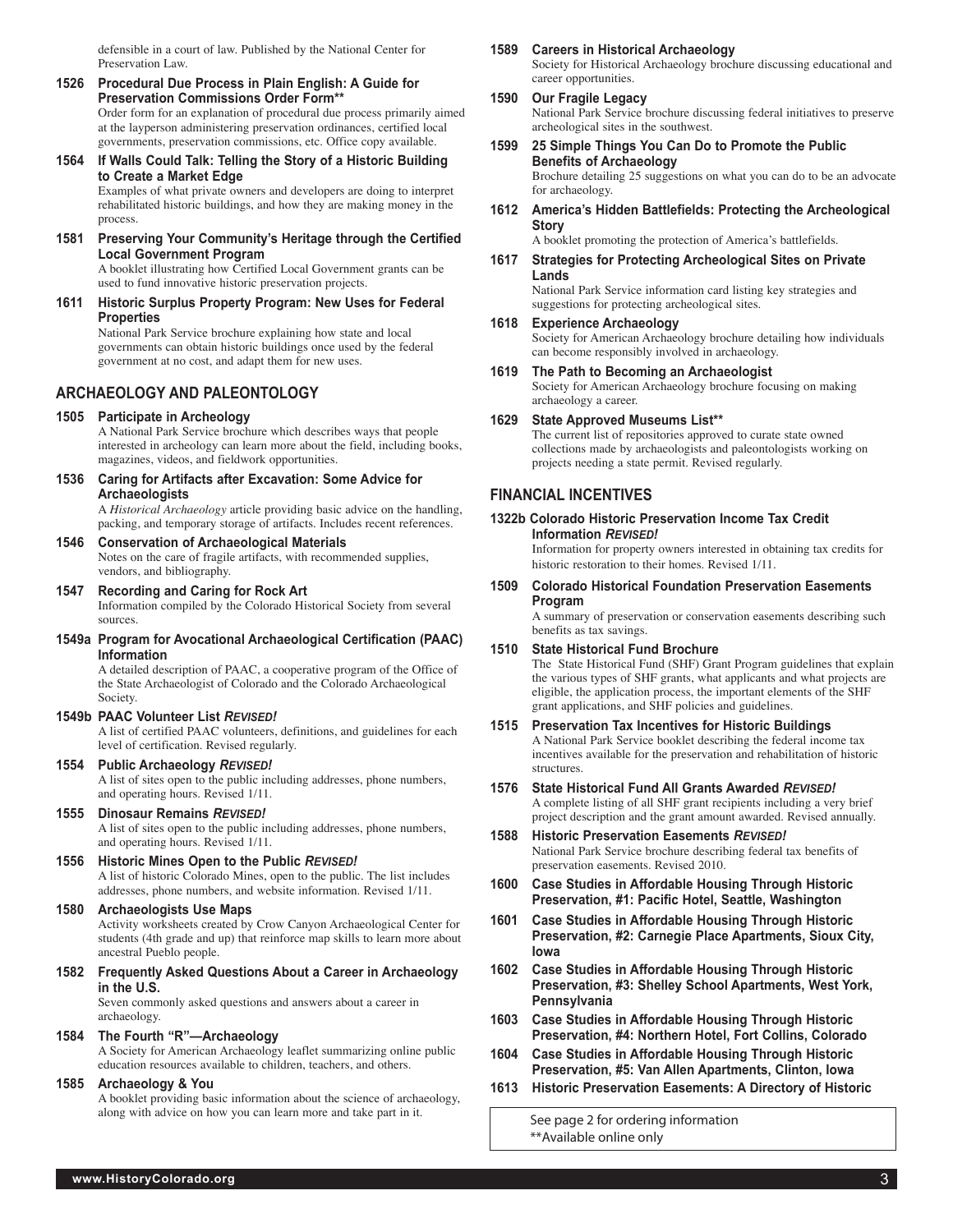### **Preservation Easement Holding Organizations**

Directory of organizations legally authorized to hold easements. Arranged alphabetically by state with types of easements the organization holds.

**1616 Communities Benefit! The Economic and Social Benefits of Transportation Enhancements**

A booklet by the National Transportation Enhancements Clearinghouse highlighting projects utilizing transportation enhancement funds. 1st and 2nd edition available.

#### **1620 Economic Benefits of Historic Preservation in Colorado, (\$2.00 after the first two copies)**

Full-color report summarizing the findings of a two-year study of the economic impacts of historic preservation in Colorado: covers historic rehabilitation (including the State Historical Fund and state and federal tax credits), heritage tourism, property values, affordable housing, and rural preservation.

#### **1621 Economics Benefits of Historic Preservation in Colorado: Technical Report\*\***

A January 2002 technical supplement to the summary report describing project methodology. Provides complete and comprehensive backup data as well as the findings of the two-year study of economic impacts of historic preservation in Colorado. A 2005 supplement is also available.

## **1627 Preservation Tax Credits**

Frequently asked questions about tax credit incentives including a table of the programs available in Colorado.

### **1628 CHF Revolving Loan Fund \*\***

A brief description of the program offered by the Colorado Historical Foundation providing SHF grant recipients an additional source of funding for historic preservation projects.

- **1630 CDBG Preserving America: Historic Preservation and Heritage Tourism in Housing and Community Development** This guide details how communities can utilize Community Development Block Grant funds (CDBG) to promote historic preservation and heritage tourism in their localities.
- **1700 Federal Tax Credits for Rehabilitating Historic Buildings: Rowhouses**
- **1701 Federal Tax Credits for Rehabilitating Historic Buildings: Wood Frame Houses**
- **1702 Federal Tax Credits for Rehabilitating Historic Buildings: Commercial Main Street Buildings**
- **1703 Federal Tax Credits for Rehabilitating Historic Buildings: Barns**

# **Directories of State Register Properties**

**1503 Directory of Colorado State Register Properties, 20th Edition, \$19.95** 

A complete annotated and illustrated listing of the nearly 1,700 archaeological and historic sites, buildings, and districts in Colorado currently listed in the State and National registers. It also includes notations of preservation awards and major State Historical Fund grant assisted projects.

#### **State Register Specialty Directories**

The illustrated directories below contain annotated listings of State Register properties in Colorado associated with particular historical themes and resource types. The directories are updated regularly. The latest versions are available only on the OAHP website. Printed copies of the specialty directories are not being offered at this time. Contact OAHP for questions.

- **1622 The New Deal in Colorado: 1933–1942\*\***
- **1623 Directory of Mining Related Properties in the State Register\*\***
- **1624 Directory of Railroad Properties in the State Register\*\***
- **1631 School Buildings in the State Register\*\***
- **1632 Directory of Library Buildings in the State Register\*\***
- **1633 Tourist Lodgings in the Colorado State Register of Historic Properties\*\***
- **1634 Directory of Religious Properties in the State Register\*\***
- **1635 Directory of State Register Properties Associated with Women's History\*\***
- **1639 Museum Buildings, Sites, and Structures on the Colorado State Register of Historic Places\*\***
- **1640 Municipal Parks and Parkways in the Colorado State Register of Historic Properties\*\***
- **1641 Agricultural Properties in the Colorado State Register of Historic Places\*\***
- **1642 Rustic Style Architecture in the Colorado State Register of Historic Places\*\***
- **1643 Theaters and Auditoriums in the Colorado State Register of Historic Places\*\***

## **Guidelines for Historic Preservation Projects**

- **1513 A Glossary of Historic Masonry Deterioration Problems & Preservation Treatments, \$2.00** A National Park Service booklet providing information on common masonry deterioration problems and their known treatments.
- **1518 The Secretary of the Interior's Standards for Rehabilitation** Brochure detailing the Secretary of the Interior's Standards for Rehabilitation.
- **1525 Secretary of the Interior's Standards for Rehabilitation with Guidelines for Rehabilitating Historic Buildings**
- **1532 Preservation & Maintenance of Brick Streets** A short introduction to the techniques used in preserving brick streets in towns on the plains by the Oklahoma Historical Society.
- **1539 Secretary of the Interior's Standards and Guidelines for Archeology and Historic Preservation, \$1.50** A guide to non-regulatory standards and technical advice about archeological and historic preservation activities and methods. Includes professional qualifications standards. Intended for use by professionals in the preservation and archeological fields.
- **1540 The Secretary of the Interior's Standards for the Treatment of Historic Properties with Guidelines for Preserving, Rehabilitating, Restoring and Reconstructing Historic Buildings\*\***
- **1541 Preserving the Past and Making it Accessible for People with Disabilities** National Park Service advice on historic properties and the Americans with Disabilities Act.
- **1572 The Secretary of the Interior's Standards for the Treatment of Historic Properties, 1995** A pamphlet outlining the standards for preservation, rehabilitation, restoration or reconstruction projects.
- **1593 The Secretary of the Interior's Standards for the Treatment of Historic Properties with Guidelines for the Treatment of Cultural Landscapes Order Form \*\***
- **1594 The Secretary of the Interior's Standards for Rehabilitation and Illustrated Guidelines for Rehabilitating Historic Buildings \*\***
- **1595 Historic Resource Documentation Standards for Level I, II, and III Documentation** OAHP's three levels of documentation for historic sites.
- **1596 The Secretary of the Interior's Proposed Historic Preservation Professional Qualification Standards** Proposed qualification standards for twelve disciplines and guidance on how to use and interpret the standards.
- **1597 The Americans with Disabilities Act Checklist for Readily Achievable Barrier Removal**

A checklist to help identify accessibility problems and solutions in existing facilities in order to meet ADA requirements.

## **Federal Project Reviews (Section 106 Compliance)**

Note: On August 5, 2004, revised Section 106 regulations took effect. Some of the following guidance materials are based on the previous regulations, but are generally still relevant when assessing a Federal undertaking's impact on historic preservation.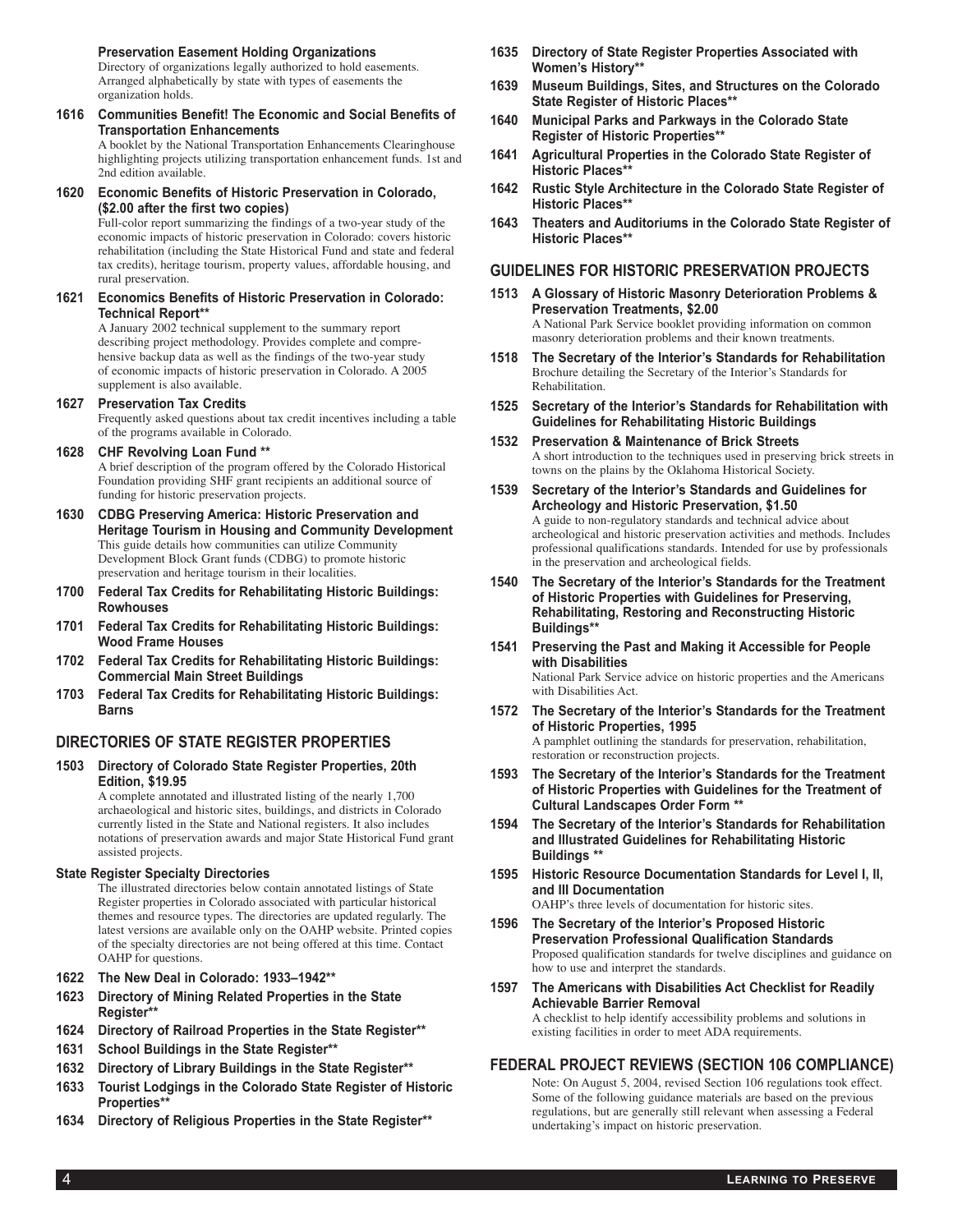**1538 Preparing Agreement Documents: How to Write Determinations of No Adverse Effect, Memoranda of Agreement, and Programmatic Agreements Under 36 CFR Part 800, \$4.50**

This guide addresses often-asked questions, presents standard formats and language used, and provides example documents within the Section 106 process.

**1543 Consulting with Indian Tribes in the Section 106 Review Process**

Advisory Council on Historic Preservation document that outlines when federal agencies must consult with Indian tribes and what the consultation must address.

- **1544 Working with Section 106: Identification of Historic Properties: A Decision Making Guide for Managers, \$1.50** This guide assists managers in determining the appropriate level of survey to undertake.
- **1571 Section 106, Step-by-Step, \$3.00** A booklet outlining federal agencies' responsibilities concerning the effects of their actions on historic properties.
- **1614 Protecting Historic Properties: A Citizens Guide to Section 106 Review**

User-friendly booklet explaining the Section 106 review process.

**1615 Section 106 Regulations Users Guide—Regulations Summary**

# **Historic and Prehistoric Contexts**

The1984 Prehistoric Contexts for Northwest Colorado, Southwest Colorado, West Central Colorado, Colorado Mountains, Colorado Plains and the Historic Archaeology Context are available online for reference. Limited copies are also available for \$7.50.

- **605 Colorado Historical Archaeology Context, \$7.50**
- **606 Colorado Plateau Historic Context, \$6.50**
- **607 Colorado Southern Frontier Historic Context, \$8.50**
- **608 Colorado Mountains Historic Context, \$7.50**
- **609 Colorado Plains Historic Context, \$6.50**
- **610 Colorado Engineering Context, \$9.00**
- **611 Colorado Urbanization & Planning Context, \$15.00**
- **612 Weld County, Colorado, Historic Agriculture Context, \$4.50**
- **620 Routt and Moffat Counties, Colorado, Coal Mining Historic Context, \$5.50**
- **628 Order form for the following publications from CCPA: Colorado Prehistory: Contexts for Colorado's River Basins (5 Volumes), Colorado History: A Context for Historical Archaeology, and Ancient Colorado, an illustrated overview of Colorado's Prehistory.**

Order form for the following publications from CCPA: Colorado Prehistory: Contexts for Colorado's River Basins (5 Volumes), Colorado History: A Context for Historical Archaeology, and Ancient Colorado, an illustrated overview of Colorado's Pre-history. The five volumes of Colorado Prehistory include the Arkansas, Northern Colorado, Rio Grande, Platte and Southern Colorado River basins. Each volume of prehistory and the one volume of Historical Archaeology for the state provide a comprehensive review of important sites and projects in each region, and a synthesis of our understanding of the prehistoric archaeology of the 5 river basins, historic archaeology for the state, and suggestions for future research.

**648 Historic Context for Irrigation and Water Supply: Ditches and Canals in Colorado. Office copy available.\*\***

# **NATIONAL REGISTER MULTIPLE PROPERTY LISTINGS**

- **613 Denver Park and Parkway System Multiple Property Listing, \$7.50**
- **614 Culebra River Villages of Costilla County, Colorado Multiple property Listing, \$5.50**
- **615 Prehistoric Paleo-Indian Cultures of the Colorado Plains, ca. 11,500-7500 B.P. Multiple Property Listing, \$4.50**
- **616 Denver Mountain Parks Multiple Property Listing, \$4.50**
- **617 Archaic Period Architectural Sites in Colorado Multiple Property Listing, \$8.00**
- **618 Great Pueblo Period of the McElmo Drainage Unit, A.D. 1075– 1300 Multiple Property Listing, \$7.50**
- **619 Historic Farms and Ranches of Weld County Multiple Property Listing, \$5.50**
- **621 Historic Resources of Camp George West, Golden, Colorado Multiple Property Listing, \$6.00**
- **622 Denver International Airport Historic Resources Multiple Property Listing, \$3.50**
- **623 Metal Mining and Tourist Era Resources of Boulder County Multiple Property Listing, \$3.50**
- **624 Historic Resources of the Santa Fe Trail, 1821–1880 Multiple Property Listing, \$7.50**
- **625 Railroads in Colorado, 1858–1948 Multiple Property Listing, \$12.50**
- **626 Ornamental Concrete Block Buildings in Colorado, 1900 to 1940 Multiple Property Listing, \$5.00**
- **627 Rural School Buildings in Colorado Multiple Property Listing, \$4.50**
- **629 Historic Park Landscapes in National and State Parks Multiple Property Listing, \$6.50**
- **630 Historic Ranching Resources of South Park, Colorado Multiple Property Listing, \$4.50**
- **631 Hinsdale County Metal Mining Multiple Property Listing, \$4.00**
- **632 Highway Bridges in Colorado Multiple Property Listing, \$10.00**
- **633 Colorado National Monument Multiple Property Listing, \$4.50**
- **634 Dinosaur National Monument Multiple Property Listing, \$3.50**
- **635 Historic Resources of Aspen Multiple Property Listing, \$4.50**
- **636 Historic Resources of Colorado College, Colorado Springs, Colorado Multiple Property Listing, \$4.50**
- **637 Historic Resources of Marble, Colorado, & Vicinity Multiple Property Listing, \$4.00**
- **638 Historic Resources of Redstone, Colorado Multiple Property Listing, \$4.50**
- **639 Lafayette Coal Mining Era Buildings Multiple Property Listing, \$3.00**
- **640 Louisville Multiple Property Listing, \$3.50**
- **641 Manitou Springs Multiple Property Listing, \$4.00**
- **642 Rocky Mountain National Park Multiple Property Listing, \$6.00**
- **643 U.S. Post Offices in Colorado, 1900–1941 Multiple Property Listing, \$6.00**
- **644 West Colfax Subdivision Historic Structures Multiple Property Listing, \$4.00**
- **645 Highways to the Sky: A Context & History of Colorado's Highway System, \$8.00**
- **646 Historic Resources of Downtown Denver Multiple Property Listing, \$6.00**
- **647 The Architecture of Jules Jacques Benois Benedict in Colorado Multiple Property Listing, \$6.00**
- **649 New Deal Resources on Colorado's Eastern Plains Multiple Property Listing, \$10.00**
- **650 Agricultural Resources of Boulder County Multiple Property Listing, \$6.00**
- **651 The Mining Industry in Colorado Multiple Property Listing. Office copy available.\*\***
- **652 Historic Residential Suburbs in the United States, 1830– 1960 Multiple Property Listing, \$8.00**

See page 2 for ordering information \*\*Available online only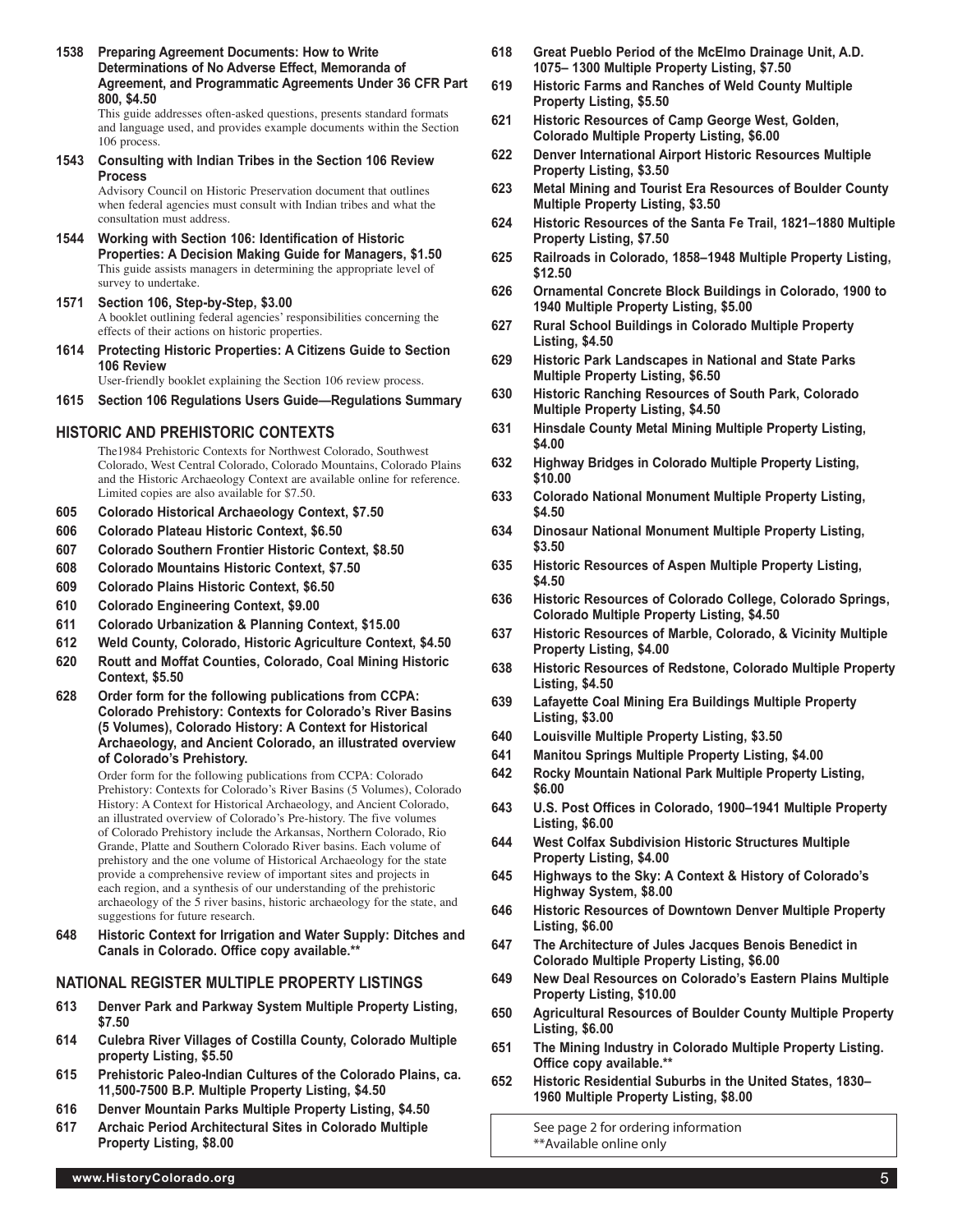# **Local Preservation Series/Partnership Notes**

- **800 What is the National Historic Preservation Act? \*\***
- **801 "Historic Preservation" and "Historic Properties"\*\***
- **802 Questions & Answers about the "SHPO"\*\***
- **806 Is there Archaeology in your Community?\*\***
- **807 Choosing an Archaeological Consultant\*\***
- **808 When Preservation Commissions Go to Court**
- **809 Questions & Answers about Historic Properties Survey\*\***
- **810 Cultural Resources Partnership Notes: Zoning and Historic Preservation**
- **811 Cultural Resources Partnership Notes: Subdivision Regulation and Historic Preservation**
- **812 Cultural Resources Partnership Notes: Local Preservation Reference Shelf**
- **813 Cultural Resources Partnership Notes: Issues Paper: Conservation Districts**
- **814 Cultural Resources Partnership Notes: Law and the Historic Preservation Commission**

# **State & National Register Bulletins**

- **900 National Register Publications Order Form\*\***
- **901 Guide to Nominating Historic Districts to the National Register of Historic Places in Colorado** A guide for those involved in planning and preparing historic district nominations to the National Register of Historic Places.
- **913 How to Apply the National Register Criteria to Post Offices**
- **915 How to Apply the National Register Criteria for Evaluation**
- **916 How to Complete the National Register Registration Form**
- **917 How to Complete the National Register Multiple Property Documentation Form**
- **918 How to Evaluate & Nominate Designed Historic Landscapes**
- **919 Policies and Procedures for Processing National Register Nominations\*\***
- **921 Defining Boundaries for National Register Properties**
- **922 Guidelines for Evaluating & Nominating Properties that have Achieved Significance within the Past Fifty Years**
- **923 How to Improve the Quality of Photographs for National Register Nominations\*\***
- **928 Using the UTM Grid System to Record Historic Sites\*\***
- **930 Guidelines for Evaluating and Documenting Rural Historic Landscapes**
- **932 Guidelines for Evaluating and Documenting Properties Associated with Significant Persons**
- **935 Examples of National Register Registration Documentation\*\***
- **936 Guidelines for Evaluating and Documenting Archaeological Properties**
- **938 Guidelines for Evaluating and Documenting Traditional Cultural Properties**
- **939 Researching a Historic Property**
- **940 Guidelines for Identifying, Evaluating, and Registering America's Historic Battlefields**
- **941 Guidelines for Evaluating and Registering Cemeteries and Burial Places**
- **942 Guidelines for Identifying, Evaluating, and Registering Historic Mining Properties**
- **943 Guidelines for Evaluating and Documenting Historic Aviation Property**
- **944 How to Prepare National Historic Landmark Nominations**
- **945 Telling the Stories: Planning Effective Interpretive Programs for Properties listed in the National Register of Historic Places**
- **946 Historic Residential Suburbs: Guidelines for Evaluation and Documentation for the National Register of Historic Places**

**960 How to Apply the Nomination Criteria for the Colorado State Register of Historic Properties**

## **962 Using Multiple Property Documentation Forms in the State Register**

This publication explains how National Register of Historic Places Multiple Property Documentation Forms may be used in the evaluation and designation of properties in the Colorado State Register of Historic Properties.

### **963 How to Amend Listings in the State Register**

This publication explains how the Colorado Historical Society may amend the listing of properties in the Colorado State Register of Historic Properties to accommodate additional documentation related to property condition, to revise or expand the statement of significance, to expand or reduce the geographic size of the listing, or to remove a property from the Register.

# **Preservation Briefs**

- **1001 Assessing Cleaning and Water-Repellent Treatments for Historic Masonry Buildings, #1**
- **1002 Repointing Mortar Joints in Historic Masonry Buildings, #2**
- **1003 Conserving Energy in Historic Buildings, #3**
- **1004 Roofing for Historic Buildings, #4**
- **1005 Preservation of Historic Adobe Buildings, #5**
- **1006 Dangers of Abrasive Cleaning to Historic Buildings, #6**
- **1007 The Preservation of Historic Glazed Architectural Terra-Cotta, #7**
- **1008 Aluminum & Vinyl Sidings on Historic Buildings, #8**
- **1009 The Repair of Historic Wooden Windows, #9**
- **1010 Exterior Paint Problems on Historic Woodwork, #10**
- **1011 Rehabilitating Historic Storefronts, #11**
- **1012 The Preservation of Historic Pigmented Structural Glass, #12**
- **1013 The Repair and Thermal Upgrading of Historic Steel Windows, #13**
- **1014 New Exterior Additions to Historic Buildings: Preservation Concerns, #14** *Revised!*
- **1015 Preservation of Historic Concrete: Problems & General Approaches, #15**
- **1016 The Use of Substitute Materials on Historic Building Exteriors, #16**
- **1017 Architectural Character: Identifying the Visual Aspects of Historic Buildings as an Aid to Preserving Their Character, #17**
- **1018 Rehabilitating Interiors in Historic Buildings, #18**
- **1019 The Repair & Replacement of Historic Wooden Shingle Roofs, #19**
- **1020 The Preservation of Historic Barns, #20**
- **1021 Repairing Historic Flat Plaster—Walls and Ceilings, #21**
- **1022 The Preservation and Repair of Historic Stucco, #22**
- **1023 Preserving Historic Ornamental Plaster, #23**
- **1024 Heating, Ventilating, and Cooling Historic Buildings: Problems and Recommended Approaches, #24**
- **1025 The Preservation of Historic Signs, #25**
- **1026 The Preservation and Repair of Historic Log Buildings, #26**
- **1027 The Maintenance and Repair of Architectural Cast Iron, #27**
- **1028 Painting Historic Interiors, #28**
- **1029 The Repair, Replacement and Maintenance of Historic Slate Roofs, #29**
- **1030 The Preservation and Repair of Historic Clay Tile Roofs, #30**
- **1031 Mothballing Historic Buildings, #31**
- **1032 Making Historic Properties Accessible, #32**
- **1033 The Preservation and Repair of Historic Stained and Leaded Glass, #33**
- **1034 Applied Decoration for Historic Interiors: Preserving Composition Ornament, #34**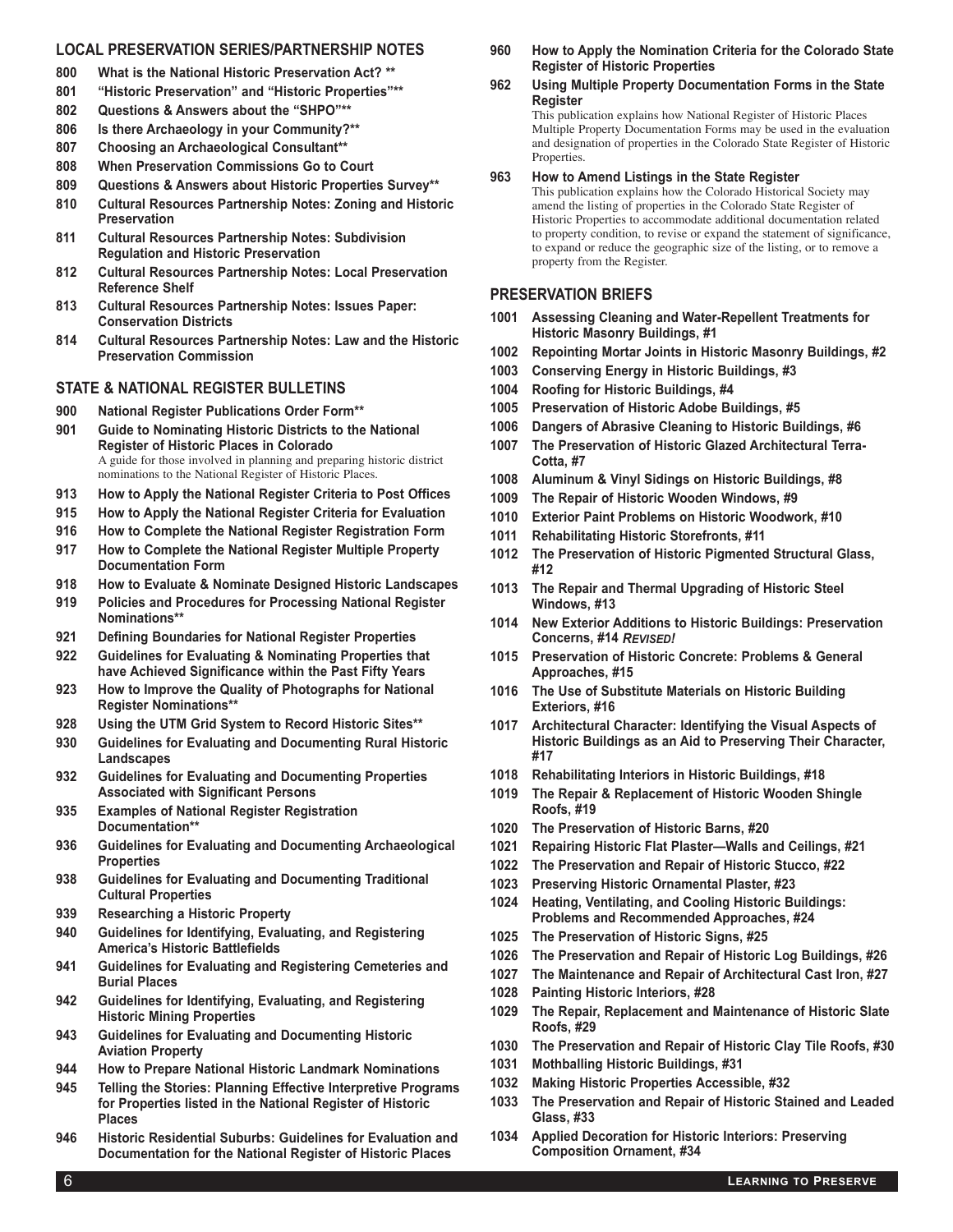- **1035 Understanding Old Buildings: The Process of Architectural Investigation, #35**
- **1036 Protecting Cultural Landscapes: Planning, Treatment and Management of Historic Landscapes, #36**
- **1037 Appropriate Methods for Reducing Lead-Paint Hazards in Historic Housing, #37**
- **1038 Removing Graffiti from Historic Masonry, #38**
- **1039 Holding the Line: Controlling Unwanted Moisture in Historic Buildings, #39**
- **1040 Preserving Historic Ceramic Tile Floors, #40**
- **1041 The Seismic Retrofit of Historic Buildings: Keeping Preservation in the Forefront, #41**
- **1042 The Maintenance, Repair and Replacement of Historic Cast Stone, #42**
- **1043 The Preparation and Use of Historic Structure Reports, #43**
- **1044 The Use of Awnings on Historic Buildings: Repair, Replacement, and New Design, #44**
- **1045 Preserving Historic Wood Porches, #45**
- **1046 The Preservation and Reuse of Historic Gas Stations, #46**
- **1047 Maintaining the Exteriors of Small and Medium Sized Historic Buildings, #47**

#### **Preservation Tech Notes**

- **1100 Doors #1: Historic Garage and Carriage Doors: Rehabilitation Solutions**
- **1102 Exterior Woodwork #1: Proper Painting and Surface Preparation**
- **1103 Exterior Woodwork #2: Paint Removal from Wood Siding**
- **1104 Exterior Woodwork #3: Log Crown Repair and Selective Replacement Using Epoxy and Fiberglass Reinforcing Rebars**
- **1137 Exterior Woodwork #4: Protecting Woodwork against Decay Using Borate Preservatives**
- **1133 Finishes #1: Process-Printing Decals as a Substitute for Hand-Stenciled Ceiling Medallions**
- **1142 Historic Glass #1: Repair and Reproduction of Prismatic Glass Transoms**
- **1146 Historic Glass #2: Repair and Rehabilitation of Historic Sidewalk Vault Lights**
- **1127 Historic Interior Spaces #1: Preserving Historic Corridors in Open Office Plans**
- **1130 Historic Interior Spaces #2: Preserving Historic Office Building Corridors**
- **1144 Historic Interior Spaces #3: Preserving Historic Corridor Doors and Glazing in High-Rise Buildings**
- **1105 Masonry #1: Substitute Materials: Replacing Deteriorated Serpentine Stone with Pre-Cast Concrete**
- **1134 Masonry #2: Stabilization and Repair of an Historic Terra Cotta Cornice**
- **1128 Masonry #3: Water Soak Cleaning of Limestone**
- **1139 Masonry #4: Non-destructive Evaluation Techniques for Masonry Construction**
- **1106 Mechanical Systems #1: Replicating Historic Elevator Enclosures**
- **1107 Metals #1: Conserving Outdoor Bronze Sculpture**
- **1108 Metals #2: Restoring Metal Roof Cornices**
- **1135 Metals #3: In-Kind Replacement of Historic Stamped Metal Exterior Siding**
- **1140 Metals #4: Rehabilitating a Historic Iron Bridge**
- **1145 Metals #5: Rehabilitating a Historic Truss Bridge Using a Fiber Reinforced Plastic Deck**
- **1148 Metals #6: Repair and Reproduction of Metal Canopies and Marquees with Glass Pendants**
- **1131 Museum Collection Storage #1: Museum Collection Storage**

**in an Historic Building Using a Prefabricated Structure**

- **1132 Museum Collections #2: Reducing Visible and Ultraviolet Light Damage to Interior Wood Finishes**
- **1129 Site #1: Restoring Vine Coverage to Historic Buildings**
- **1109 Temporary Protection #1: Temporary Protection of Historic Stairways During Rehabilitation Work**
- **1138 Temporary Protection #2: Specifying Temporary Protection of Historic Interiors During Construction and Repair**
- **1141 Temporary Protection #3: Protecting a Historic Structure During Adjacent Construction**
- **1110 Windows #1: Planning Approaches to Window Preservation**
- **1111 Windows #2: Installing Insulating Glass in Existing Steel Windows**
- **1112 Windows #3: Exterior Storm Windows: Casement Design Wooden Storm Sash**
- **1113 Windows #4: Replacement Wooden Frames and Sash: Protecting Woodwork Against Decay**
- **1114 Windows #5: Interior Metal Storm Windows**
- **1115 Windows #6: Replacement Wooden Sash and Frames with Insulating Glass and Integral Muntins**
- **1116 Windows #7: Window Awnings**
- **1117 Windows #8: Thermal Retrofit of Historic Wooden Sash Using Interior Piggyback Storm Panels**
- **1118 Windows #9: Interior Storm Windows: Magnetic Seal**
- **1119 Windows #10: Temporary Window Vents in Unoccupied Historic Buildings**
- **1120 Windows #11: Installing Insulating Glass in Existing Wooden Sash Incorporating the Historic Glass**
- **1121 Windows #12: Aluminum Replacement for Steel Industrial Sash**
- **1122 Windows #13: Aluminum Replacement Windows with Sealed Insulating Glass and Trapezoidal Muntin Grids**
- **1123 Windows #14: Reinforcing Deteriorated Wooden Windows**
- **1124 Windows #15: Interior Storms for Steel Casement Windows**
- **1125 Windows #16: Repairing and Upgrading Multi-Light Wooden Mill Windows**
- **1126 Windows #17: Repair and Retrofitting Industrial Steel Windows**
- **1136 Windows #18: Aluminum Replacement Windows with True Divided Lights, Interior Piggyback Storm Panels, and Exposed Historic Wooden Frames**
- **1143 Windows #19: Repairing Steel Casement Windows**
- **1147 Windows #20: Aluminum Replacement Windows for Steel Projecting Units with True Divided Lights and Matching Profiles**
- **1149 Windows #21: Replacement Wood Sash Utilizing True Divided Lights and an Interior Piggyback Energy Panel**
- **1150 Windows #22: Maintenance and Repair of Historic Aluminum Windows**

#### **Forms, Applications, and Instructions**

- **1322c Application for Colorado State Tax Income Credit for Historic Preservation**
- **1400 Management Data Form and Instructions**
- **1401 Prehistoric Archaeological Component Form and Instructions**
- **1402 Historic Archaeological Component Form and Instructions**
- **1403 Architectural Inventory Form and Instructions**
- **1403b Post-World War II Subdivision Form and Instructions**
- **1404 Historic Architectural Component Form and Instructions**
- **1405 Cultural Resource Re-evaluation Form and Instructions**

See page 2 for ordering information \*\*Available online only